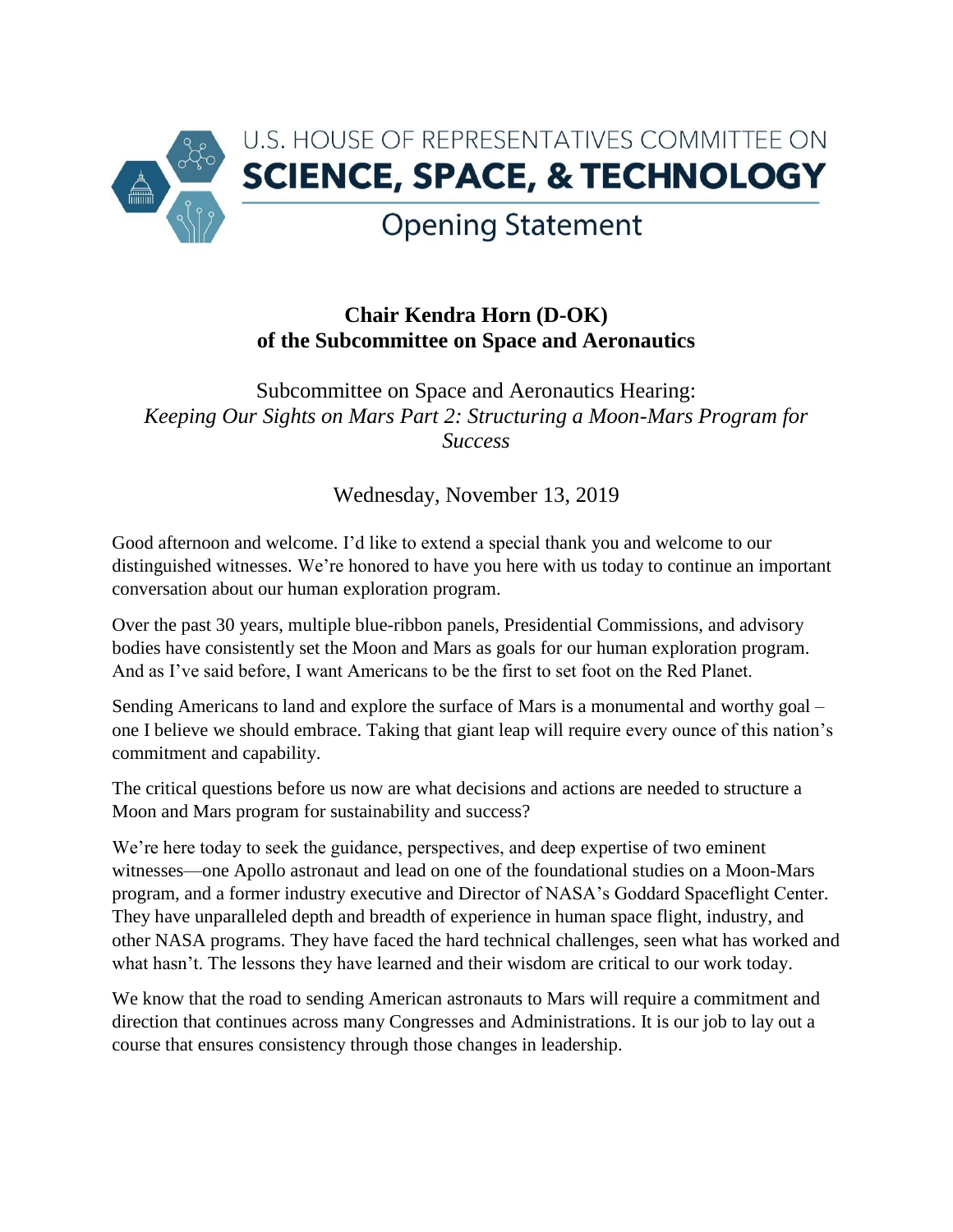Achieving such an audacious endeavor requires ambitious yet realistic expectations and the planning, leadership, workforce, and resources to increase the probability of success. Anything else runs the risk of perpetuating a cycle of human exploration visions left unmet.

The United States has led space exploration for over a half-century. Our leadership role has changed the way we interact with the world and the way the world perceives us. However, we cannot take our leadership for granted.

Today, our nation has been without a domestic capability for sending humans into space for nearly a decade. At the same time, there are an increasing number of nations and private entities actively utilizing and growing their investments and capabilities in space.

It is critical that we move beyond low Earth orbit and that we do it **sustainably**, affordably, and safely. Any void we leave in that regard, others will fill.

The bottom line is we have a choice: do we want to lead or follow?

Following is not the legacy our Apollo heroes deserve as we celebrate the  $50<sup>th</sup>$  anniversary of the Moon landing. Nor is it a future that ensures the leadership, safety, and national security of America in space.

Leading requires consistent purpose and direction; carrying out and achieving complex and challenging goals; and leading with partner nations and commercial industry in the peaceful exploration and uses of outer space.

Over the past 20 years, we have had a taste of the cost and effort involved in leading and maintaining long-term human spaceflight activities. Developing, assembling, and operating the International Space Station took over a decade to complete, represented a U.S. investment of over \$80 billion dollars, and requires about \$3 billion a year to support. Getting to the Moon and Mars will require much more.

The decisions we make today about the structure of a Moon-Mars program extend beyond the next handful of years: they are about what we set-up for future generations. In a July 2019 article in *Physics Today* one stakeholder stated, "Despite its success, Apollo was canceled due to its expense, and NASA lacked any follow-on program*.*"

That is why it is imperative that we take this opportunity to hear from our witnesses on what it takes to create a **sustainable** and effective pathway toward sending humans to the Moon and Mars.

We as a nation know what we are capable of achieving. We've landed humans on the Moon, supported humans living and working in space continuously for almost 20 years, and landed and operated spacecraft on the surface of Mars. We must build on those hard-earned lessons as we look for innovative, expeditious ways to achieve our goals while also ensuring responsible use of our taxpayer resources.

It is our role on the Subcommittee and the Committee to structure a program that's in the best interest of the country and that has the greatest likelihood of success.